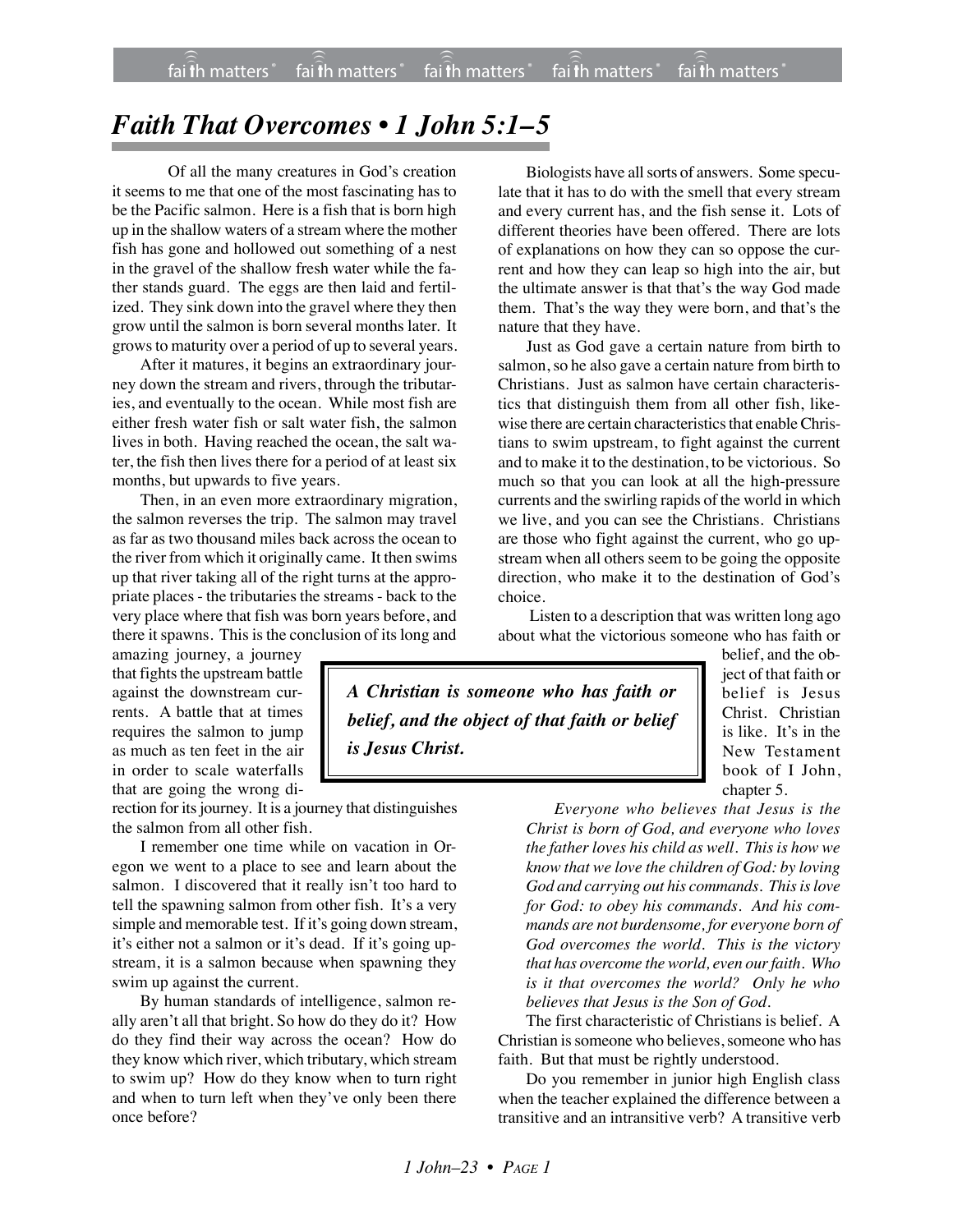is a verb that takes an object. A transitive verb cannot normally stand alone. An object must be either stated or implied.

Take, for example, the verb kill. I may say, "I killed a mosquito," or, "I killed a man." There is an object that makes sense of it all. If you simply say, "I killed," it doesn't make any sense. Or I might say, "I kissed." And again there must be an object or the verb doesn't really make any sense. Some thing or some one must be kissed. Another way of putting it is that unless there is a kissee there is no kisser!

Belief and faith are always transitive. They always require an object. Some people don't understand that. Every now and then you'll hear someone say, "I'm convinced that I'll go to heaven when I die because I believe." Believe what? Or you'll hear someone say, "She is convinced that she will make it through this great difficulty because she has faith." Faith in what? Belief and faith always require an object.

A Christian then is someone who believes that Jesus is the Christ. A Christian is someone who has faith or belief, and the object of that faith or belief is Jesus Christ. A Christian believes that Jesus is the Son of God, that he became human, that he died on the cross for our sins, that he was buried and that he rose again. Faith must have the right object. It is not just faith by itself. There is a huge difference between killing a mosquito and killing a man. There's a big difference between whether I kiss my wife or I kiss your wife. And so there's a big difference between having faith in Jesus Christ and having faith in oneself or having faith in some other alleged deity or some other religion. A Christian is someone who believes in Jesus.

A second characteristic of Christians is birth. Birth determines nature. If you are born a salmon then you have the nature of a salmon. If you are born a scorpion, you have the nature of a scorpion. Salmon live in water and salmon swim. Scorpions live on land and scorpions sting. Understand that salmon don't sting and scorpions don't swim.

Christians are those who have been born of God. They have the nature of Christians and not the nature of non-Christians. It is something that happens from the point of spiritual birth. Occasionally we hear people say, "I have always been a Christian." That is an impossibility, for while physical birth gives someone a physical life and physical nature, it is possible to have a spiritual life and a spiritual nature from God only when one has a spiritual birth. The Bible calls that the second birth, and we have the common expression of someone being born again. It refers to the result of what happens when we exercise belief in Jesus Christ. So belief brings birth: we are born again and we then have the nature of God. Those two characteristics come together in I John 5:1 where it says that "everyone who believes that Jesus is the Christ is born of God."

There's a third characteristic that cannot be separated from these first two and that is behavior. All behavior is a result of either belief or birth or both. A Christian's behavior is the result of what we as Christians believe, and that we as Christians have been born again. It's explained in I John 5 that "everyone who loves the father loves his child as well. This is how we know that we love the children of God: by loving God and carrying out his commands. This is love for God: to obey his commands." So there's belief and there's birth and there's behavior.

Actually there are two behaviors. The first of them is love: we love God and we love one another. In our study of I John we have often been told that Christians are those who love God and who love one another. But there is an interesting change that appears here. Always before it has stated that we love God and that is shown by the way we love others. This time the order is reversed. It says that Christians love others and that is shown by the way we love God. Another way of saying it is that the two are so essentially intertwined that they are absolutely inseparable.

You may be able to take two pieces of paper and write out the two different concepts of loving God and loving other people. You may be able to academically and theoretically separate them, but in real life it can't be done. In real life, love for God and love for each other are so intertwined that you cannot possibly get them apart. It's a package deal. It's part of being the family of God. You love the father, so you also love the father's children.

The second part of the behavior that is characteristic of Christians who believe and have received the second birth is obedience. Christians obey. If they don't obey, they're not Christians. If salmon don't swim, if scorpions don't sting, then they're not salmon, they're not scorpions. If Christians don't obey, then they're not Christians. It's all a product of belief and birth.

What do Christians obey? Christians obey the Bible because that's the best statement that we have of God's commands. Sometimes people come up with a list of extraneous and extra Biblical do's and don'ts that says that to be a Christian you have to behave in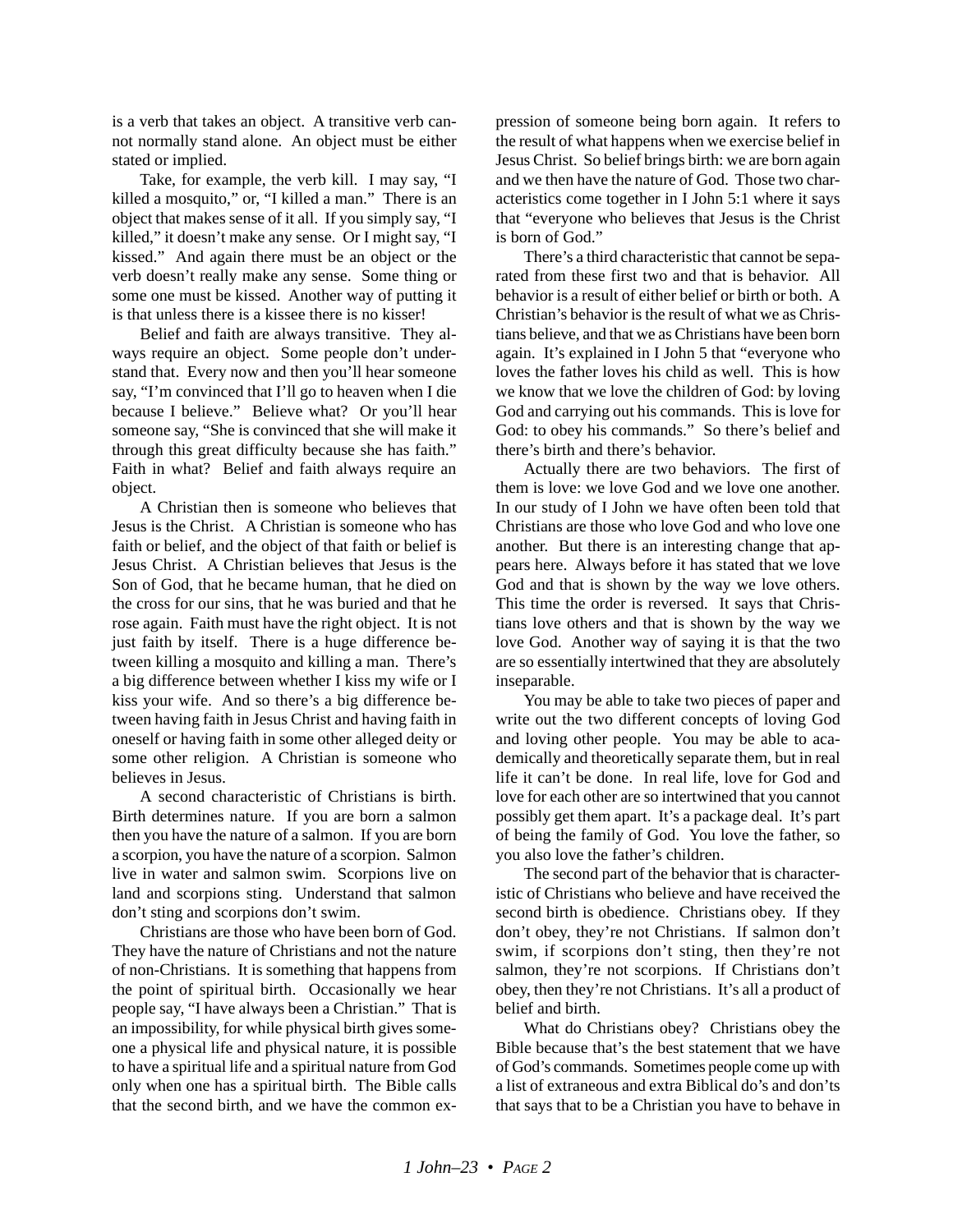a certain fashion. What often goes with that is an overlooking of what God has clearly commanded within his book. We have to be careful that we understand that as Christians our belief and our birth result in obedience to the commands that are clearly stated within the Bible.

For example, the Bible tells us that we are to tell the truth. So a Christian obeys that command even though the pressure may be to lie. There may be all types of streams and currents putting the pressure on to tell a lie. But a Christian's behavior from birth and belief insists on obeying the commandment of God for truth.

The commandment of God is for fidelity within life-long marriage. While that may be a difficult thing

under certain circumstances, that is the clear command of God. So a Christian obeys that command.

The clear command of God is that his name be honored and reverenced. And yet

we live in a world where there are people who pepper every second and third sentence with obscenities and profanities, many of which are the name of Jesus Christ or of God or the Holy Spirit or some combination of all of them. But a Christian is someone whose words and vocabulary reflect the belief and the birth of what it means to be a Christian.

Christians are amazing people. Christians are amazing because of belief in Jesus Christ, because of birth that gives us supernatural nature from God and because of behavior that is love and is obedience.

Such statements of characteristics, for many Christians, raise all kinds of concerns. So much so that some people quit reading the Bible, they quit going to church and they quit listening to God. They feel it's just too much; it's too overwhelming. It's too hard to be so different from a world that is full of lies and immorality and selfishness and sins. It's too tough to abstain from sex outside of marriage. It's impossible to be honest in a competitive business where most of the others are dishonest.

Others say, "My situation is different. My marriage, my job, my neighborhood, my family, my circumstances - they're different from everybody else's. So God's commands really don't apply to me. I'm different from all the others. It would be unfair to expect me to go along with what God has asked me to do."

How does God answer the allegation that his commands are simply too much, that he's expecting more than he ought to expect, that he's being unreasonable? It's explained in I John 5:3 that his commands are not burdensome. But you say, "Wait a minute. How can you say that? They are burdensome. They're heavy; they're hard; they're tough."

Are they? Commands aren't burdensome when you love someone. Do you know the old story of an English schoolboy who walked a long distance to school each day with a young boy on his back? A tourist was visiting the area and for some weeks saw him coming and going each day. One day his curiosity could be restrained no longer. He went up to the schoolboy and said, "How do you do it? How can you carry such a burden on your back for such great distances everyday?" The boy replied, "That's not a

 *If God calls on us do to something, he will always give to us whatever we need to accomplish the task.*

burden, that's my brother!" You see he loved him and so he didn't think of him as a burden at all.

I've seen people do extraordinary things

for those that they love. I've seen wives care over long periods of time for dying husbands. They perform tasks on a repeated basis that under other circumstances they would find revolting and disgusting, and yet they do it. And when asked, "How do you do it?" the answer is, "It's no burden. Not for someone you love. In fact, it's a privilege."

I've seen parents make sacrifices for their children that I would consider unreasonable. Parents have given up vacations, jobs, houses, sometimes given up life savings, in order to meet some need for a child. Even a casual observer wants to say, "How can you make that kind of sacrifice for someone else?" And the parent says, "I never thought of it as a sacrifice before. That's an interesting word to use. I'm just helping my daughter, my son. I'm glad that I can do it."

God's commands are not burdensome to those who love him. I suspect that those who think that his commands are burdensome have perhaps spent their time weighing the commands instead of measuring the love. God's commands are not burdensome, not only because we love God as Christians, but also because God always gives to us the resources necessary to meet whatever expectations he gives us. Isn't that wonderful? If God calls on us do to something, he will always give to us whatever we need to accomplish the task. He may ask us to be honest in a business context that is largely dishonest. He may ask us to be faithful in a marriage that is a hard marriage to